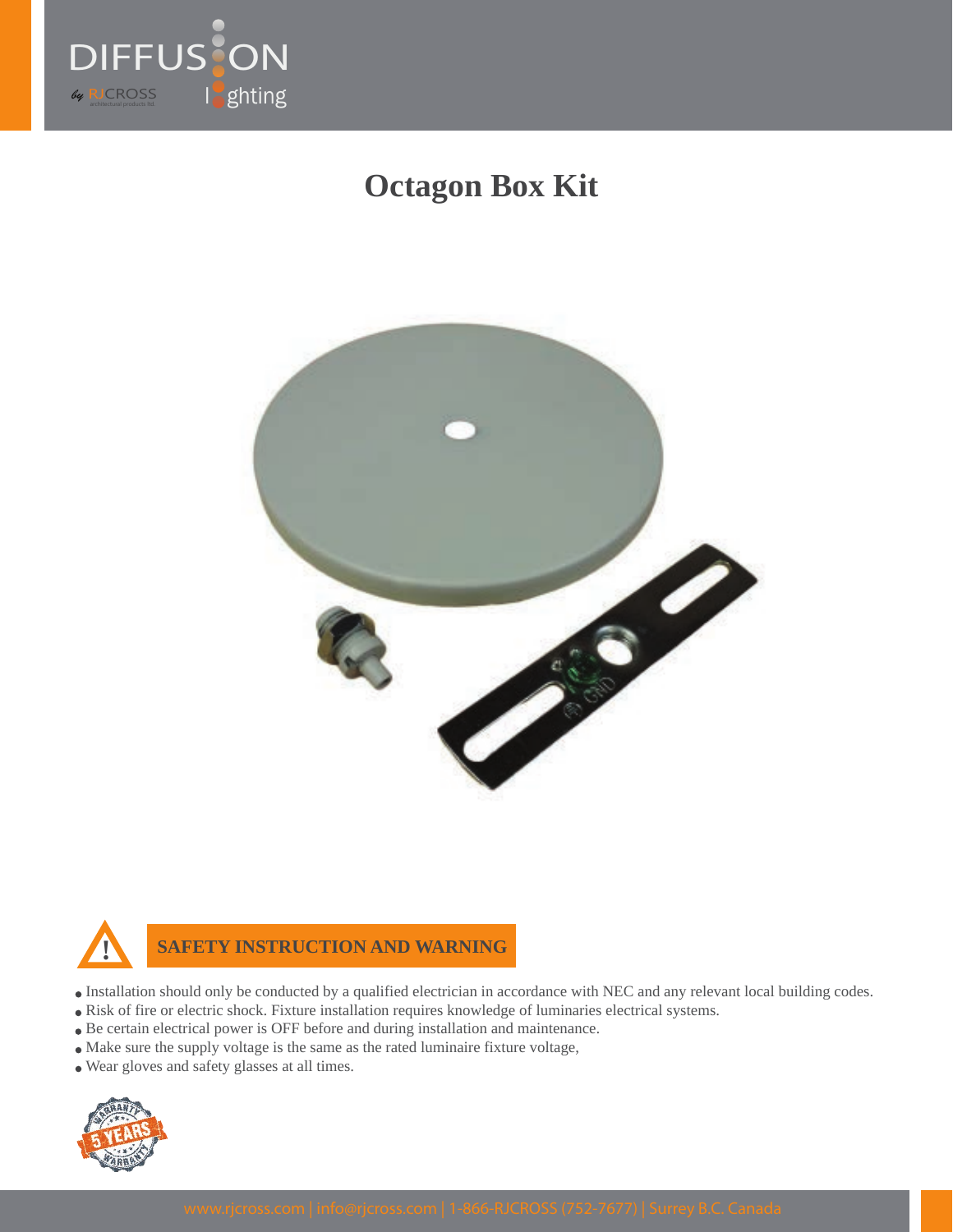

#### **Installation**



### **Step 1.**

Screw the Bracket bar into the desired junction box.

# **Step 2.**

Insert the Suspension Power Cable into the Gripper and take it to the Octagon box then splice it to the wires from power supplier.